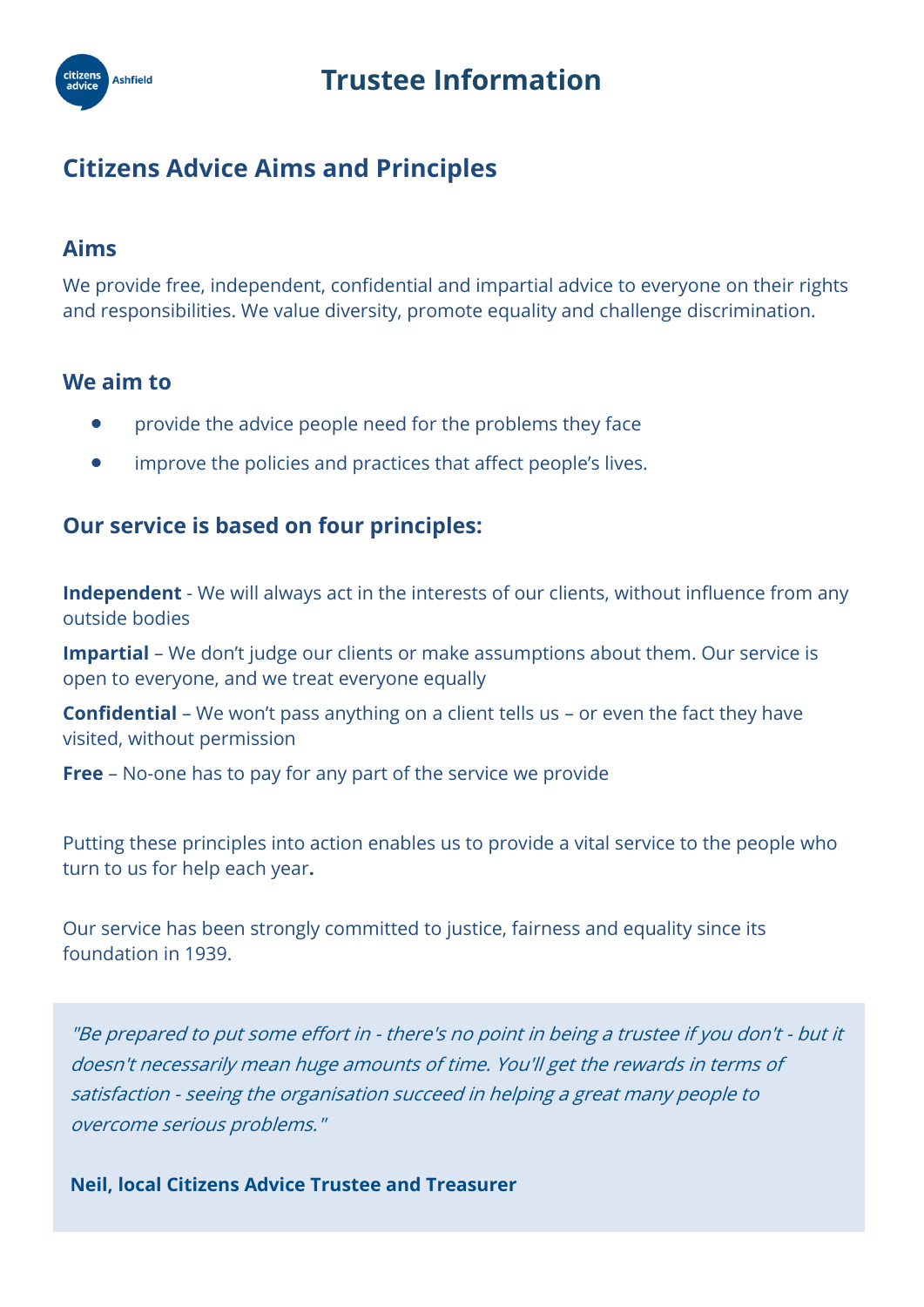## **Trustee Information**



### **The role of trustees**

Our trustees are volunteers who use their skills, knowledge and experience to help guide and govern the organisation. They work with the Chief Executive and other staff to shape strategy and give direction.

This includes making sure that we are:

- Doing what we are set-up to do, such as offering high quality advice services to the local community.
- Complying with the law, including upkeep of premises, insurance, recruitment and equipment.
- Securing money to meet current and new demands, and that all funds are used responsibly.
- Recognised and valued by local organisations, funders and people, who are aware of the vital service we provide.

Trustees attend regular meetings and sometimes get involved in additional governance projects, such as supporting fundraising, developing strategy or overseeing HR procedures. Within our board, some trustees have a specific role, such as being the Chair, Treasurer or Secretary. These positions have defined responsibilities, such as chairing and facilitating meetings (Chair), overseeing the budget (Treasurer) and taking and circulating minutes (Secretary).

"I take huge pride in being a member of the Trustee Board. I believe that I bring my legal skills and experience to add to the other skills of the Board members and that together we have guided and continue to guide, and support our staff and volunteers in the excellent work that they do. To see the charity flourish and grow and know that you have helped in some small way is very rewarding.".

### **Helen, local Citizens Advice Trustee**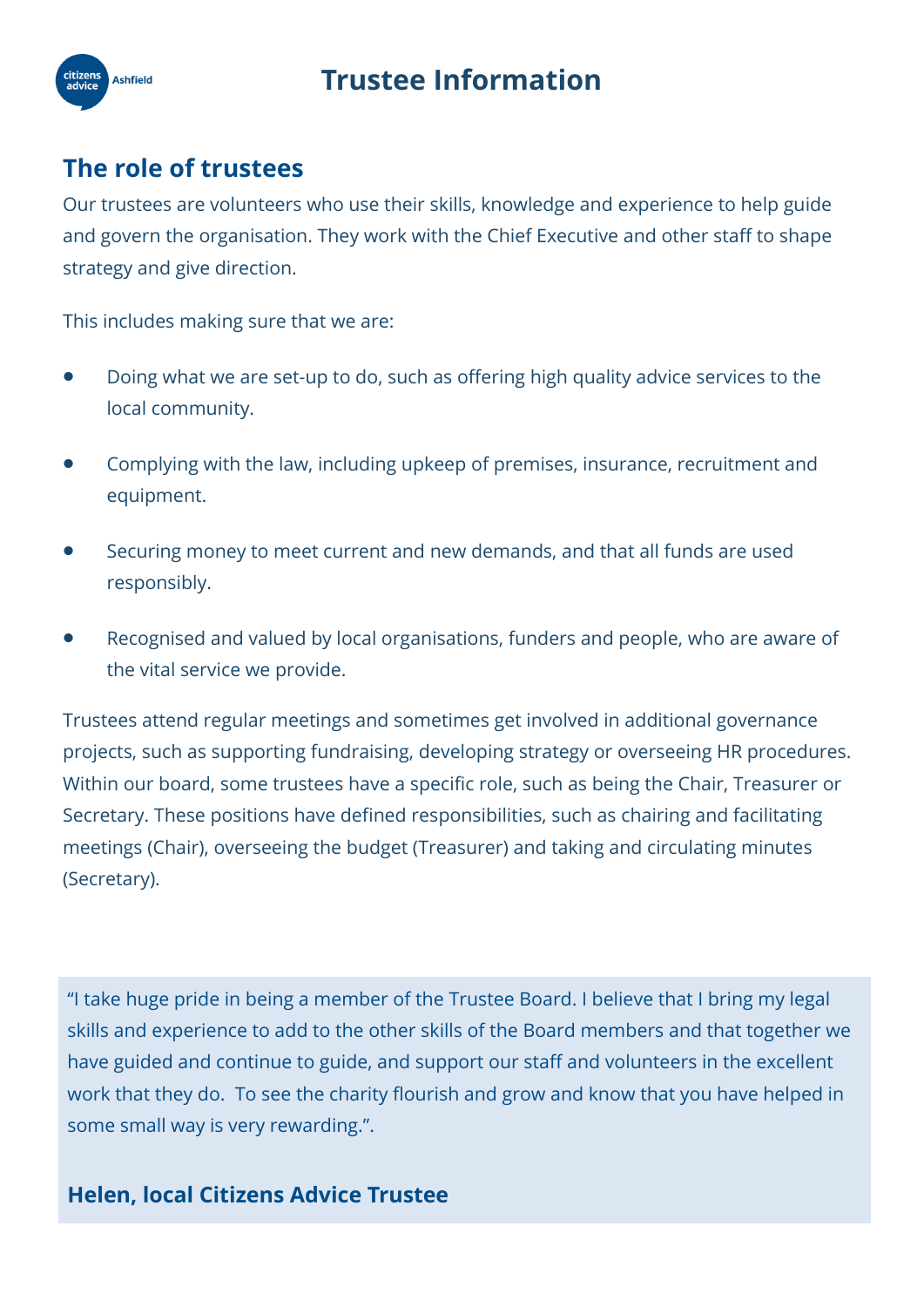## **Trustee Information**



## **What will you do?**

Complete an introduction for your role Maintain an awareness of how we are operating Read papers for board meetings and attend 4 meetings per year Work on specific projects with other trustees or staff to further the strategic objectives of Citizens Advice Ashfield

Take an active discussion during board meetings and work with other trustees to:

- set policy and strategy direction, set targets and evaluate our performance
- monitor the financial position ensuring we operate within our means and objectives, ensuring that these are clear
- ensure that all our finances and supporting financial control systems are in order including that full financial records are kept for all transactions, that money is only spent for the purpose given, and that proper financial controls are in place to safeguard the organisation's resources
- monitor our financial position ensuring that we operates within our means and objectives, ensuring that there are clear lines of accountability for day to day financial management
- seek the views of all sections of the community and monitor how well we meet the needs of the local community
- ensure that our service plans for the recruitment and turnover of staff and volunteers
- review our work and how effectively we operate including action for improvement

### **What do you need to have?**

You don't need specific qualifications or skills but you'll need to:

- understand and accept the responsibilities and liabilities as trustees
- be non-judgmental and respect views, values and cultures that are different to your own
- have good listening, verbal and written communication skills
- be able to exercise good independent judgment
- have good numeracy skills to understand accounts with the support of the treasurer

"Don't worry too much about being expert in what Citizens Advice does. There are plenty of opportunities to learn. What you really need to bring is a willingness to listen, weigh up options and be part of the decision making process."

#### **Sarah, local Citizens Advice Chair of Trustees**